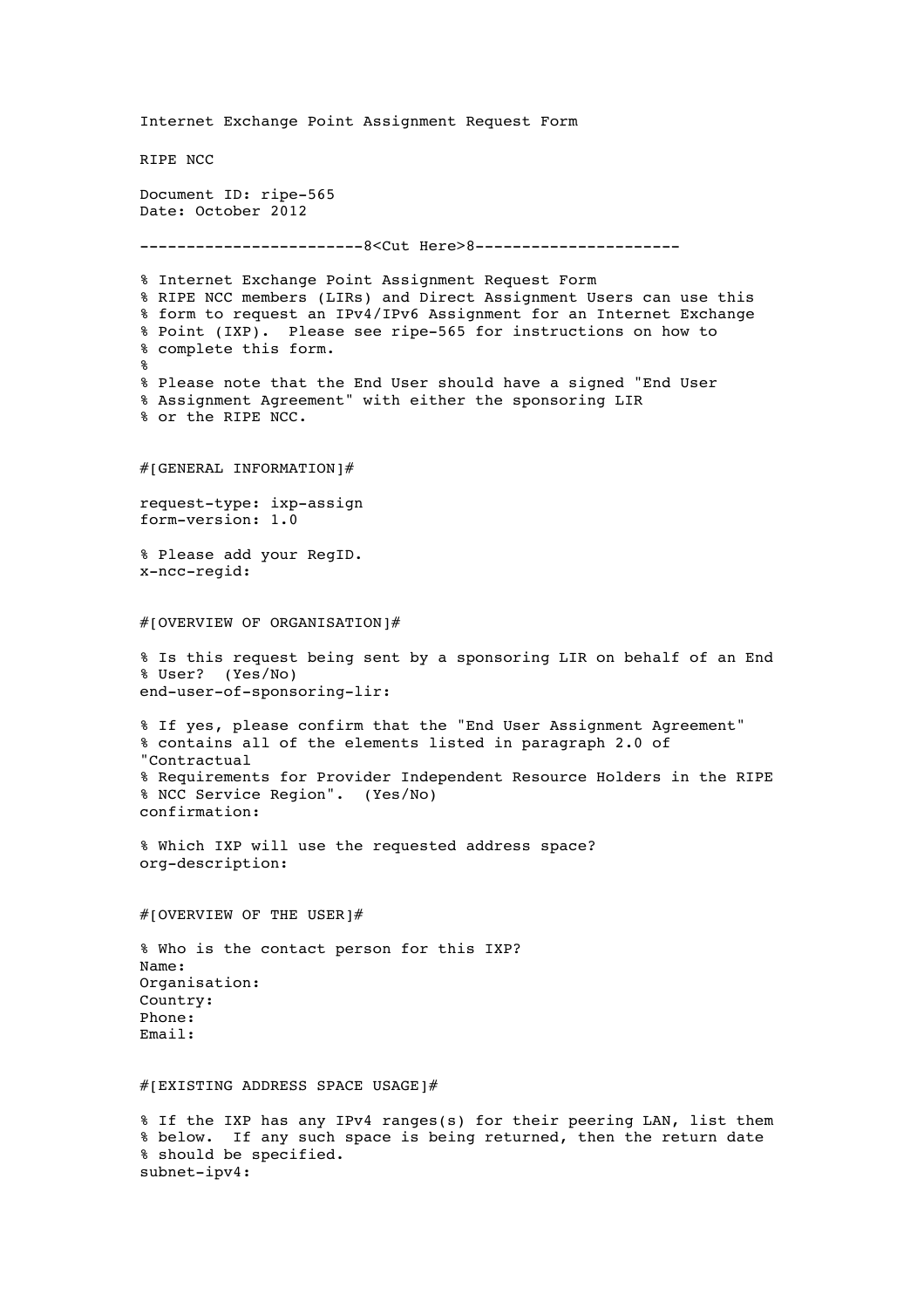% If the IXP has any IPv6 assignments, list them below. subnet-ipv6: % The next two sections (IPv4 and IPv6) will give us an overview of % the detailed usage of the resources. Please fill in only the % relevant section as per the resource being requested and remove the % section that is not applicable. #[IPv4 ADDRESS SPACE USAGE]# % How will the IXP use the requested IPv4 address space? % % ADDRESSING PLAN % % Subnet Immediate Intermediate Entire Purpose % size (/nn) Requirement Requirement Period subnet: totals: number-of-subnets: #[IPv6 ADDRESS SPACE USAGE]# % How will the IXP use the requested IPv6 address space? % % ADDRESSING PLAN % % Subnet Within Within Within Purpose % size (/nn) 3 months 1 year 2 years subnet: #[SUPPLEMENTAL COMMENTS]# % Please add more information if you think it will help us understand % this request. You can attach a network diagram or other relevant % supporting documentation. If the IXP has an online list of members, % please add the URL below. <add more information> #[SUPPORTING DOCUMENTATION]# % If this request is being sent by a sponsoring LIR on behalf of an % End User, please attach a copy of the signed "End User Assignment % Agreement" and the company registration papers of the End User. % Have you attached any files/documents to this request? (Yes/No) file-attached: #[IPv4 DATABASE TEMPLATE]# % If you are requesting IPv4, complete this IPv4 database template. % If you are not requesting IPv4, please remove this IPv4 database % template.